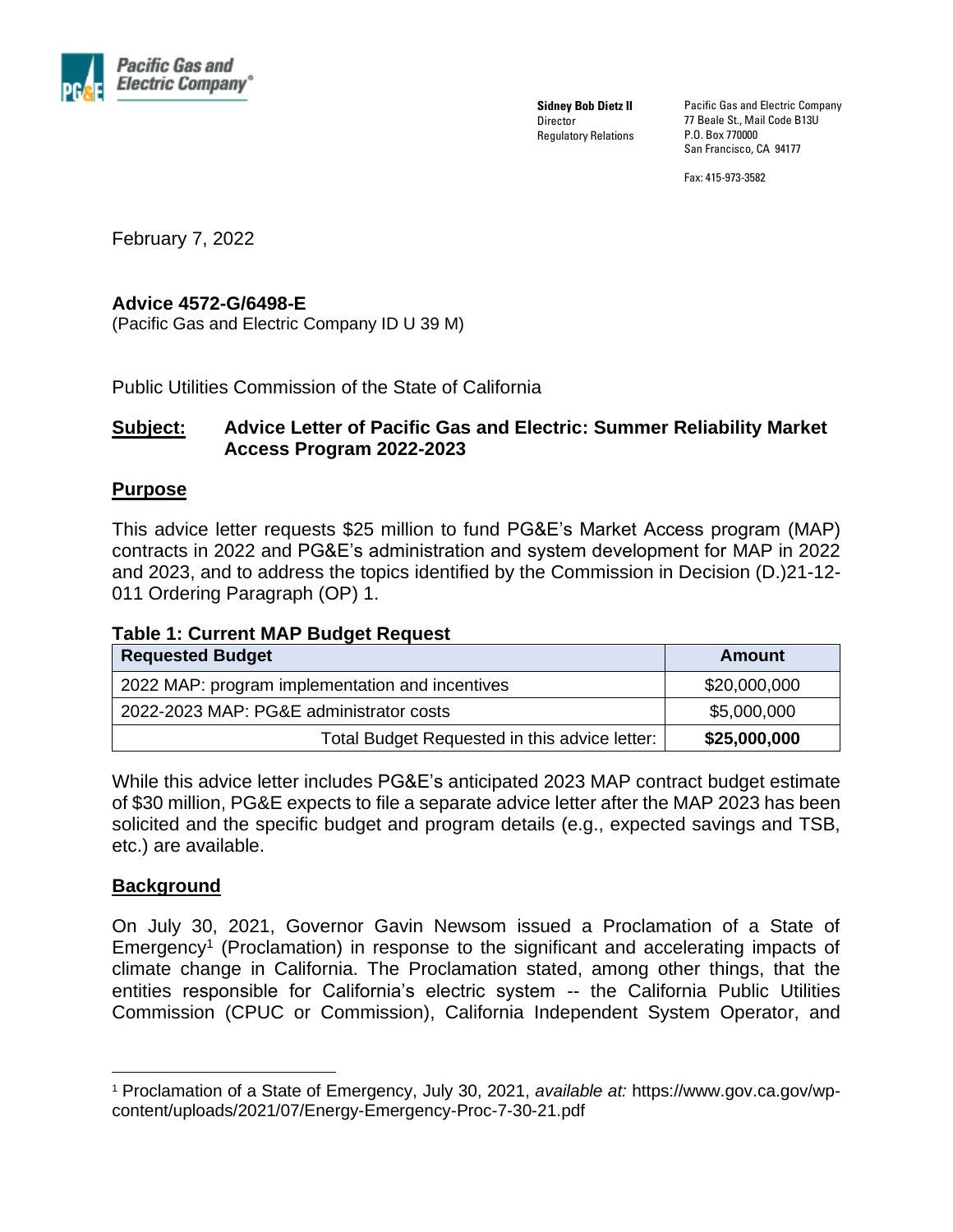California Energy Commission-- should take actions to meet the purposes and directives of the Proclamation to mitigate the risk of capacity shortages.

In response to the Proclamation, the Administrative Law Judge (ALJ) in Rulemaking 13- 11-005 issued an e-mail ruling on August 6, 2021, seeking input from parties on actions that the Commission could take, specific to energy efficiency (EE) and reliability, to respond to the Governor's Proclamation and further the Commission's overall goals.

D.21-12-011, issued by the Commission on December 8, 2021, authorized up to \$185 million in incremental energy efficiency funding for program years 2022 and 2023. The largest allocation was \$150 million, statewide, for a new Market Access program (MAP) funded for 2022 and 2023.<sup>2</sup> The Decision ordered that MAP be designed to deliver peak and/or net peak demand savings using the normalized metered energy consumption (NMEC) approach to measure energy and peak demand savings in residential and commercial buildings. The Decision permitted electric investor-owned utilities (IOUs) and Marin Clean Energy (MCE) to file advice letters (ALs) requesting MAP funding within 60 days from the issuance of the Decision.

## **Overview**

Since the Commission issued D.21-12-011, PG&E has been working to both develop a MAP to deliver energy efficiency-based peak and net peak savings in 2022 and to plan a competitive solicitation for a MAP to deliver savings in 2023.

In scoping PG&E's MAP offerings, we have focused on the following objectives:

- How to balance urgency of the need to deliver immediate savings in summer 2022 with the need to ensure planning and negotiations reflect the significant investment of ratepayer funds.
- How to set up PG&E's MAP to be a robust program that is vendor agnostic and flexible enough to meet California's mid- and long-term reliability needs.
- How to set up MAP for success while balancing data privacy needs.
- How to meet the immediate 2022 MAP needs while enabling a fair and competitive solicitation of MAP implementers and program partners in 2023 and beyond.

PG&E anticipates that its MAP offerings will largely follow the guidance in the Commission's decision.<sup>3</sup> PG&E anticipates that MAP will involve *implementers* to lead aggregator recruitment and management, and conduct project measurement and verification (M&V), as well as *aggregators* to identify and manage customer energysaving projects.

Per D.21-12-011, PG&E's MAP will target summer peak (4-7pm) and net peak (7-9pm) savings that will be measured based on NMEC methods to be articulated in a forthcoming

<sup>&</sup>lt;sup>2</sup> D. 21-12-011, pp. 59-60, OP 1.<br>3 D. 21-12-011, pp. 24-30

D. 21-12-011, pp. 24-30.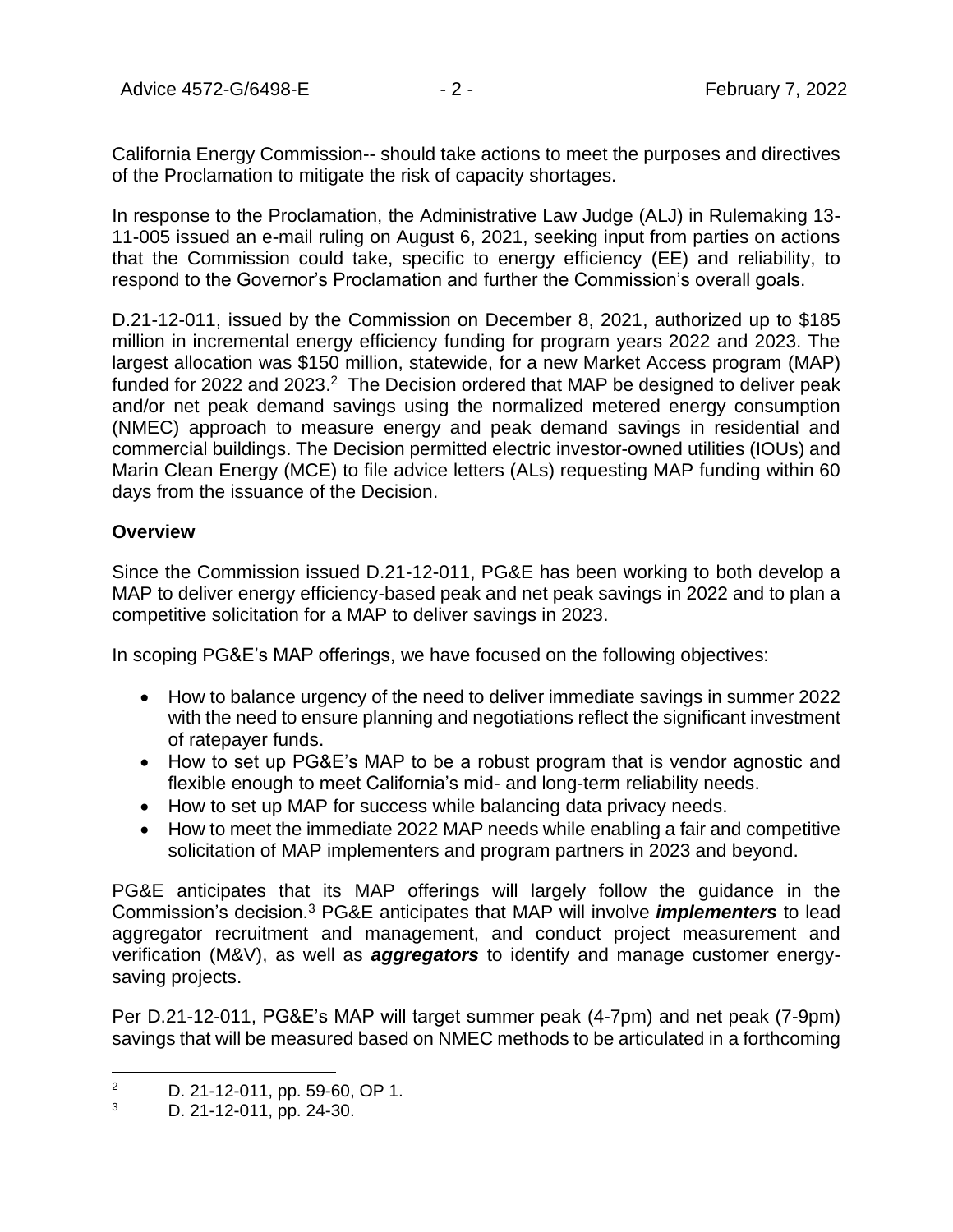NMEC M&V Plan. In order to ensure focus on summer peak and net-peak savings, all program costs, including aggregator incentives, portfolio administrator costs, and marketing will be capped at TSB.

PG&E intends to use third parties to implement the various aspects of MAP and will select a primary MAP implementer through a competitive solicitation. However, because it is not possible to conduct a competitive solicitation in time to deliver a comprehensive MAP for the 2022 summer season, PG&E will direct award a contract to one or more interim MAP implementers to deliver the program until a MAP implementer can be competitively sourced. The 2022 MAP is expected to focus on non-residential customers and projects, though could include residential customers and projects if the interim implementers identify viable opportunities.

While PG&E will outsource much of the implementation of MAP to vendors, PG&E intends to run MAP as a "core" offering that will be developed and owned by PG&E. PG&E, in consultation with program vendors, will develop the key elements of the program design including but not limited to: incentive and compensation structures, quality assurance protocols, M&V plan, and project eligibility criteria. While PG&E anticipates that the interim MAP implementer(s) will oversee the 2022 MAP, PG&E may select additional vendors to support certain tasks – for example, customer/project recruitment or M&V. PG&E believes that involving multiple implementers and additional service-specific vendors will enable greater program flexibility and will mitigate the inherent risk in funding a program that is new to the California EE market.

PG&E intends to launch a competitive solicitation in 2022 for the implementer(s) of PG&E's 2023 MAP, which may include residential and/or non-residential projects. In addition to ensuring the best use of ratepayer funds through competition, PG&E expects that a competitive solicitation will provide the market an opportunity to build on the lessons learned from 2022 MAP and to propose third-party-designed MAP programs which could allow PG&E to turn over the MAP program design and implementation to one or more third parties in 2023 and close out the "core" program. PG&E expects this course of action to help expand the market of providers who can partner with PG&E to achieve the success of these MAPs.

In planning for PG&E's 2022 and 2023 MAP offerings, PG&E has met regularly with MCE, and will continue to coordinate, to ensure that PG&E and MCE's programs do not overlap with each other and that they will not cause market or customer confusion.

## **2022-23 MAP Budget Overview**

PG&E proposes a budget level and strategy that balances the need to ensure that MAP has funding adequate to support its success, with the need to minimize the funds requested from ratepayers.

In D.21-12-011, the Commission set a statewide, two-year maximum allocation of \$150 million for MAP. Per D.19-12-021, Table 1, the portion for PG&E's territory (including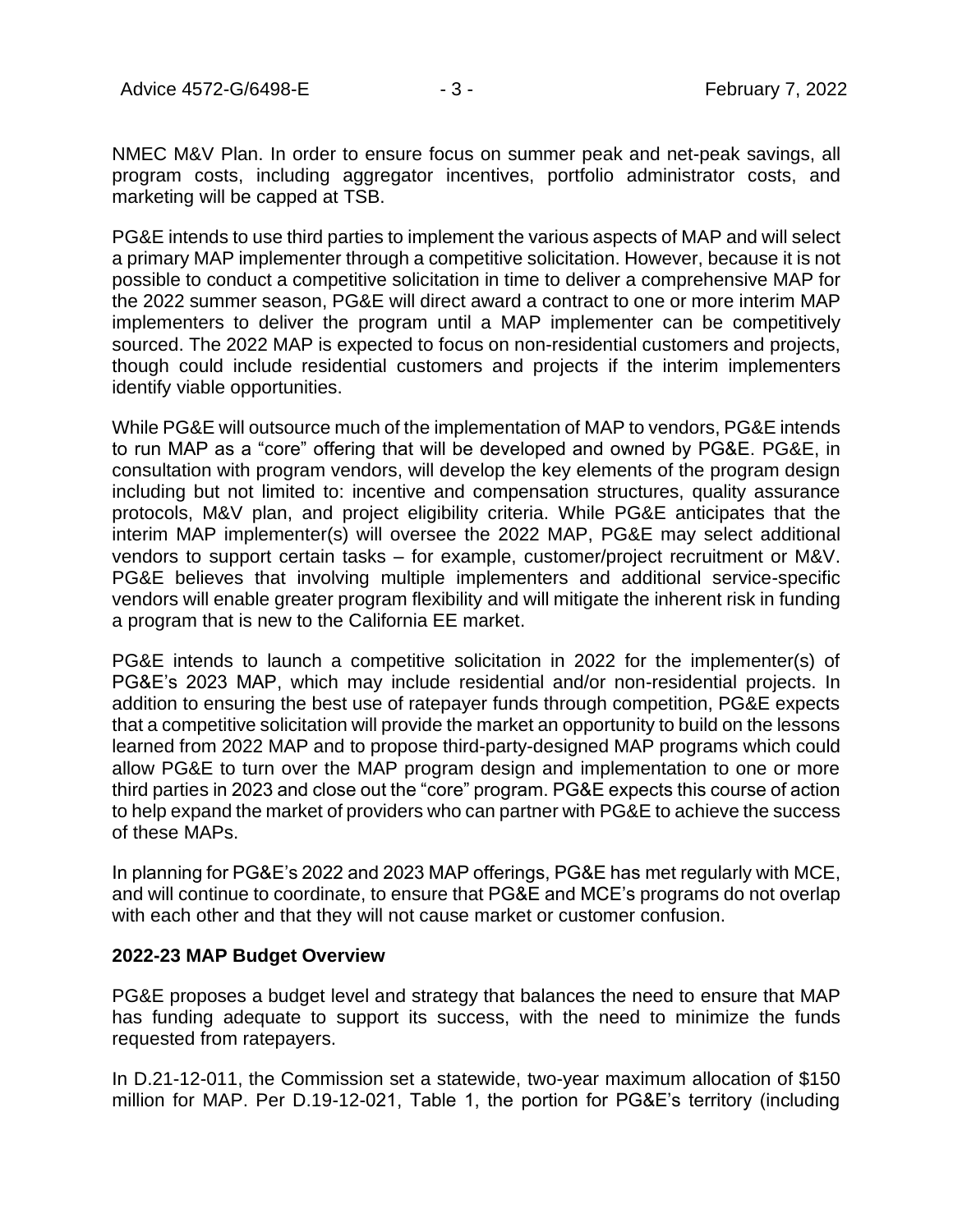Advice 4572-G/6498-E - 4 - 4 - February 7, 2022

MCE's MAP) is 44.5 percent, equating to \$66,750,000. PG&E has conferred with MCE to ensure that PG&E and MCE's combined MAP budgets are within the maximum amount established by the Commission. When the Commission approves MAP budget for PG&E and/or MCE, PG&E will incorporate those amounts for cost recovery via electricity rates.

This advice letter includes PG&E's request for \$20 million for 2022 MAP implementation and incentives. If the 2022 MAP enrollments exhaust this budget, PG&E may request additional funds for the 2022 MAP through a subsequent AL. If there is remaining budget after the program has transitioned from 2022 to 2023 MAP, PG&E requests the ability to apply those funds to 2023-oriented MAP projects.

In this advice letter, PG&E is also requesting \$5 million for PG&E's MAP-related portfolio administrator costs (e.g., staffing, marketing, solicitation, and data systems upgrades) for MAP across the two years, 2022-2023.

PG&E intends to cap total program expenditures, including all implementer and PG&E costs, at TSB.

| <b>Budget or Cost Category</b>                                                                       | Amount        |  |  |
|------------------------------------------------------------------------------------------------------|---------------|--|--|
| 2-year statewide MAP budget Cap                                                                      | \$150,000,000 |  |  |
| 2-year PG&E service territory MAP budget Cap                                                         | \$66,750,000  |  |  |
| MCE: 2-year MAP budget <sup>4</sup>                                                                  | \$6,000,000   |  |  |
| PG&E: 2022 MAP program implementation and incentives                                                 | \$20,000,000  |  |  |
| PG&E: estimated 2023 MAP program implementation and incentives                                       | \$30,000,000  |  |  |
| PG&E: 2022-2023 MAP administrator costs (e.g. marketing, solicitation,<br>data systems, etc.)        | \$5,000,000   |  |  |
| Total Budget Anticipated to Be Requested Over 2022-2023 for PG&E<br><b>Territory (including MCE)</b> | \$61,000,000  |  |  |
| Remaining budget to be requested by PG&E or MCE if needed                                            | \$5,750,000   |  |  |

**Table 2. 2022-23 MAP Budget Detail for PG&E and MCE**

PG&E expects to submit another advice letter to request funding for 2023 MAP implementation and incentives. While the final budget request will depend on the outcome of the competitive solicitation, PG&E anticipates requesting between \$25-30 million for program implementation and incentives. The amount PG&E requests in that advice letter may be offset by any program implementation and incentive budget remaining unspent and uncommitted from the \$20 million requested for 2022 MAP. These budget levels of \$20 million and \$25-30 million, and the ability to request additional funds if needed, will ensure that the competitively selected MAP implementer has adequate funding to implement MAP in 2023 while maintaining the ability to respond to program demand in the first year of MAP.

<sup>4</sup> Per 2/2/2022 email from Jenn Kreutzer of MCE.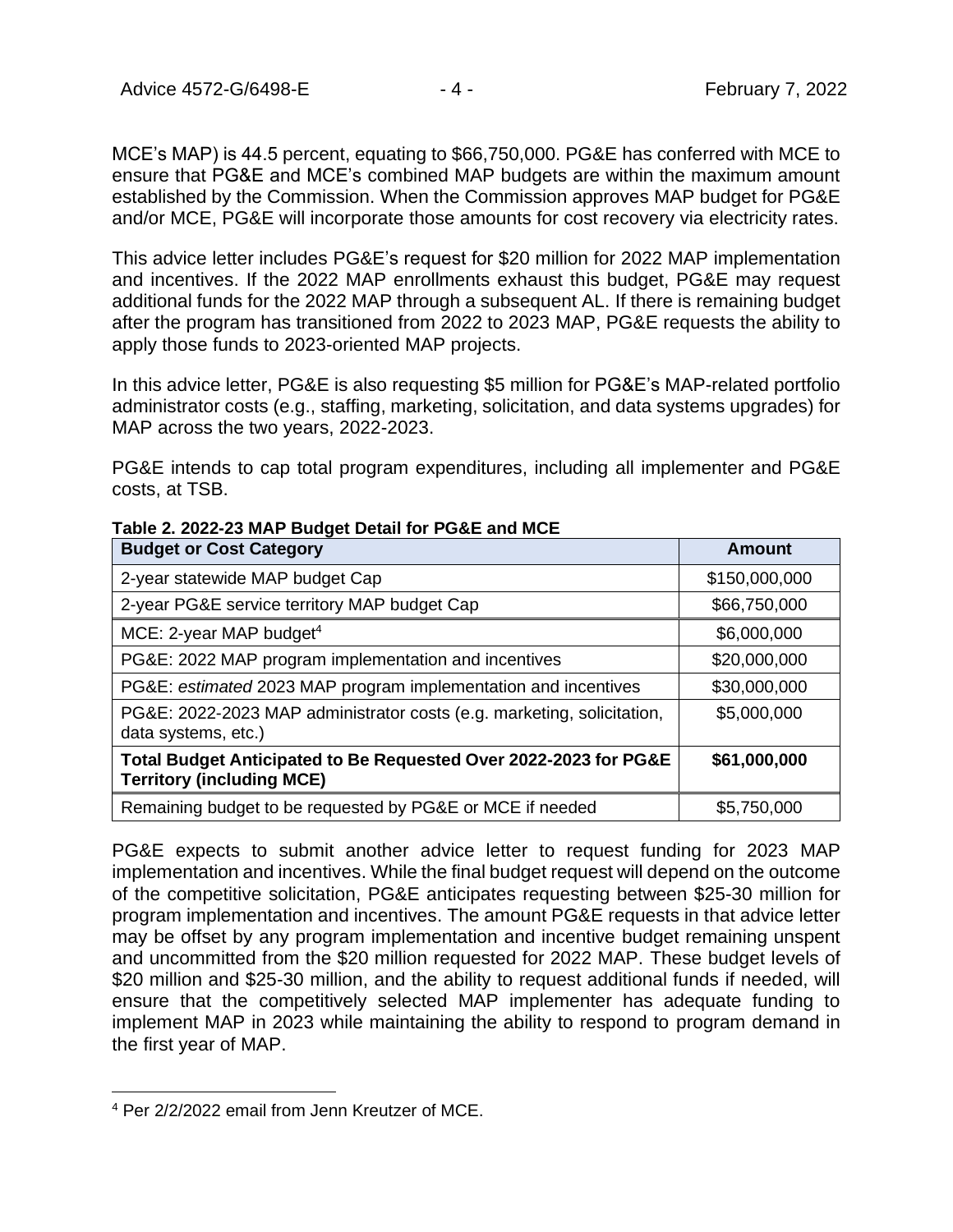The current budget request plus expected future budget needs for PG&E's territory for two years totals \$61 million, leaving \$5,750,000 for PG&E and MCE to make additional budget requests if programs perform well and additional funds are needed.

## **Estimated Peak Savings**

Below are PG&E's high-level estimates of the savings that MAP could achieve in 2022<sup>5</sup>. However, because PG&E is currently in contracting discussions with vendor(s) to deliver MAP in 2022, these figures are approximate. Peak impacts represent projects installed by the summer of each year. They are estimated using the combined total of DEER (HVAC, Lighting, Water Heating, etc.) and custom (load shifting, net peak load shedding) savings load shapes for the program and assume a peak kicker rate of \$200/MWh 4-7 p.m., and \$400/MWh net peak kicker 7-9 p.m.

| <b>Metric</b>                                      | 2022         | 2023         |  |
|----------------------------------------------------|--------------|--------------|--|
| <b>Total Budget Spend<sup>6</sup></b>              | \$23,000,000 | \$30,000,000 |  |
| <b>Gross kWh Savings</b>                           | 23,914,758   | 27,732,332   |  |
| <b>Net kWh Savings</b>                             | 22,719,020   | 25,839,600   |  |
| Avg. Peak kW Demand Impact (Net) <sup>7</sup>      | 3,723        | 8,326        |  |
| Avg. Net Peak kW Demand Impact (Net) <sup>8</sup>  | 4,329        | 9,551        |  |
| <b>Lifecycle GHG Savings (tons)</b>                | 80,434       | 99,922       |  |
| Program-Calculated TSB <sup>9</sup>                | \$23,000,000 | \$30,000,000 |  |
| TSB (unadjusted avoided cost values) <sup>10</sup> | \$23,633,760 | \$30,689,730 |  |

**Table 3:** *2022/2023 Forecast Metrics Under Base Assumptions*

<sup>5</sup> This assumes PG&E is able to successfully negotiate contract(s) with interim implementer(s) to deliver MAP in 2022.

 $6$  Note that budget spend for 2022 is lower than the \$25m requested in this AL, as some funds requested are earmarked for 2023 Program Administrator costs

 $7$  Avg. Peak kW Impact - This is the combined programmatic kW impact of projects installed before the end of Summer for hours between 4-9 PM.

<sup>&</sup>lt;sup>8</sup> Avg. Net Peak kW Impact - This is the combined programmatic kW impact of projects installed before the end of Summer for hours between 7-9 PM.

<sup>&</sup>lt;sup>9</sup> Aggregators will be paid based on program-calculated TSB, which is based on adjustments to avoided cost values to include kickers for peak and net peak savings, as described in the Program Compensation and Peak Savings Kicker sections below.

<sup>&</sup>lt;sup>10</sup> Program expenditures will be capped at CEDARS TSB, based on unadjusted avoided cost values.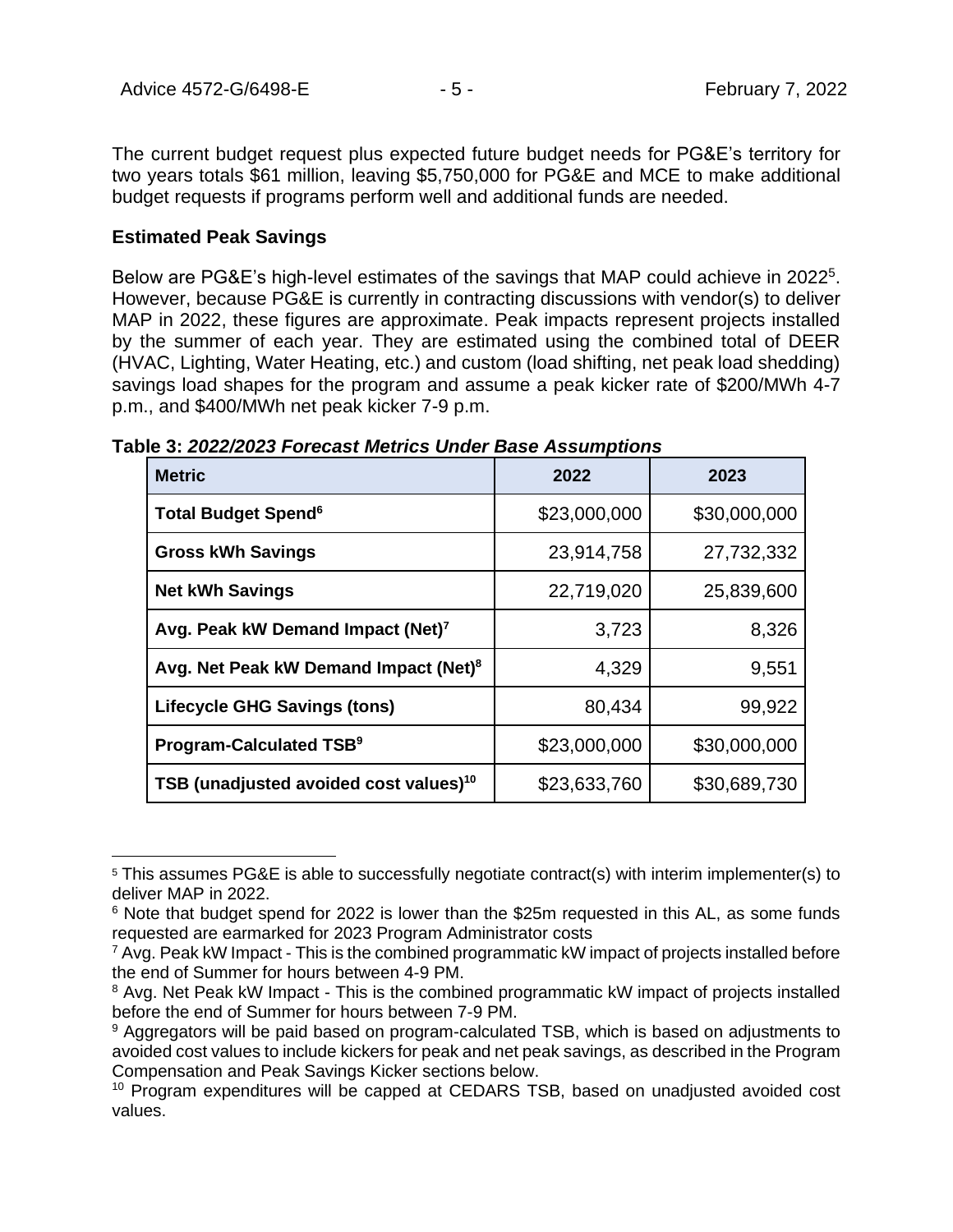PG&E will include MAP 2022 contracted savings estimates and/or program goals in the MAP implementation plans that will be uploaded to CEDARS within 60 days of PG&E and vendor contract execution.

PG&E will provide forecasted savings for MAP 2023 in the advice letter it will file for the 2023 program after the solicitation for 2023 MAP implementer(s) is complete. However, because PG&E anticipates a higher budget for MAP in 2023, we estimate that those savings will be higher than MAP 2022, and with a program calculated TSB that exceeds the program budget.

#### **Compensation Structure**

MAP compensation comprises payments to both aggregators and implementers and PG&E intends to tie these payments to performance and actual delivery of peak savings whenever possible.

## Aggregator Compensation

PG&E intends to publish the peak kicker and aggregator compensation structure as soon as possible to provide market actors with the information necessary to begin project planning.

Aggregators will be compensated for program-calculated TSB delivered, net of the Lead Implementer and Portfolio Administrator costs. Program-calculated TSB is based on adjustments to avoided cost values to include kickers for peak and net peak savings, as described in the Program Compensation and Peak Savings Kicker sections below. The structure of the program requires aggregators or customers to leverage their own capital up front to fund the upgrades. Aggregators will be paid quarterly, based on the programcalculated TSB achieved in that quarter for each aggregator's portfolio.

The aggregator is responsible for compensating the customer. This structure allows the aggregators to use or design their own business models for executing customer projects. In some cases, the aggregators may fund the installation of the equipment and use the quarterly TSB payments to reimburse themselves. In other cases, the aggregator may require the customer to fund the installation and transfer the quarterly TSB payments to the customer. Some aggregators may guarantee a rate of return or payback to the customer, taking any gains or losses.

The aggregator compensation structure may be updated for 2023 if the competitively selected MAP implementer proposes improvements or changes based on lessons learned from 2022.

#### Implementer Compensation

Because PG&E is currently in the process of selecting one or more vendors to implement MAP in 2022, the information provided in this section is general in nature and subject to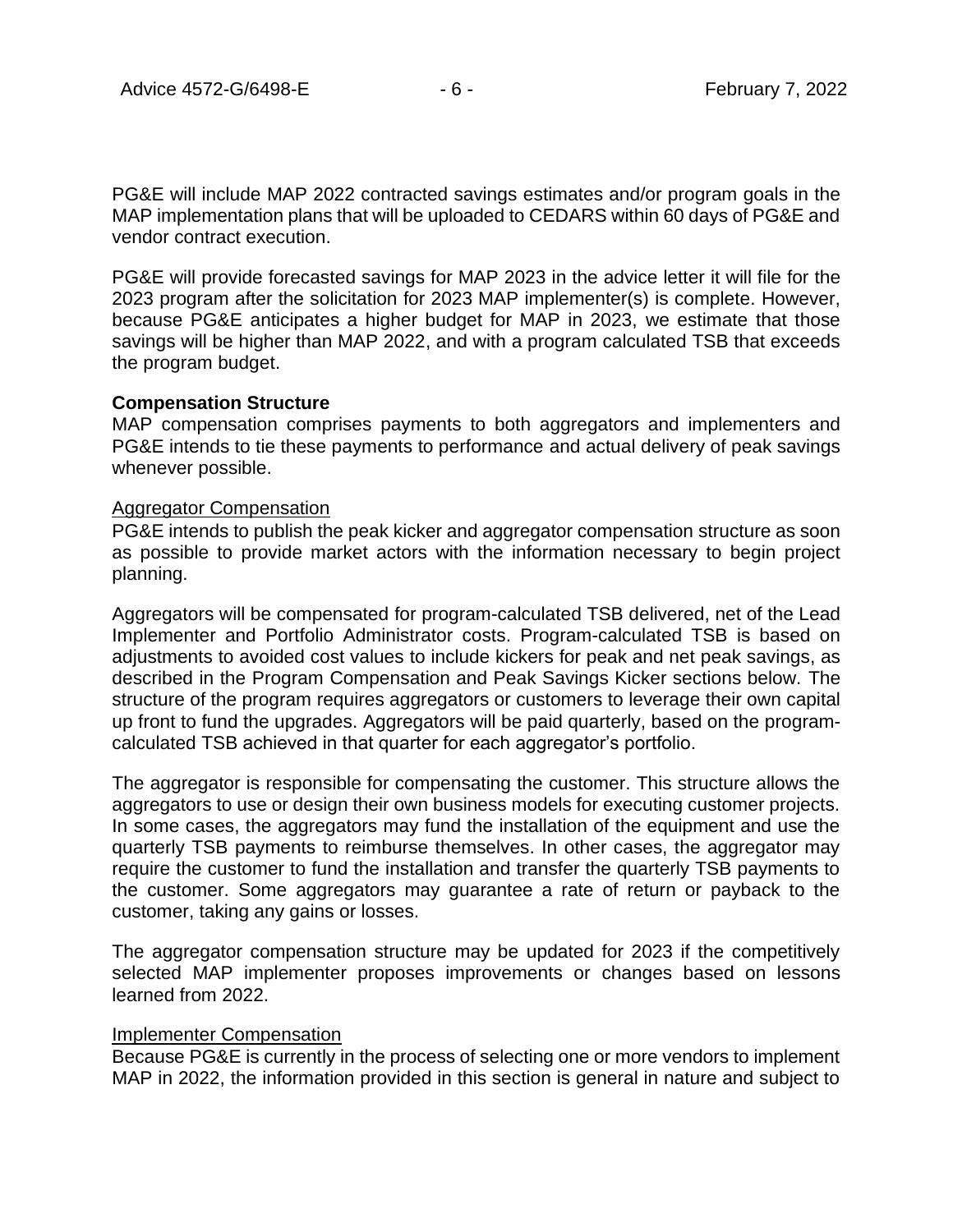change. PG&E is committed to a compensation structure that best encourages MAP implementers to deliver net peak demand reductions.

The interim MAP implementer compensation may have some combination of the following payment flows to align implementer compensation with the level of effort required to implement MAP:

- A fixed fee component for the duration of the contract.
- A variable monthly fee paid based on time and materials, or otherwise reflective of implementation effort at various stages of the contract.
- A pay for performance project completion fee based on forecasted program value (i.e., program-calculated TSB) for each completed project submitted by the aggregators in the prior month, or actual savings accrued month to month.

## **Peak Savings Kicker**

D.21-12-011 clearly conveys the Commission's priority for the 2022-2023 MAP and reliability programs to deliver savings in the peak hours between 4 p.m. and 9 p.m., with the highest priority being the "net peak" hours between  $7$  p.m. and  $9$  p.m.<sup>11</sup> Unlike Demand Response (DR) programs that pursue peak hour savings on specific days when the electric grid is experiencing high demand, the MAP offerings will focus on these peak hours every day of the summer season. The key to the success of MAP in delivering savings during these hours will be to design the program offerings to sufficiently incentivize aggregators to pursue projects that focus on these hours each day.

PG&E envisions that 2022 MAP will make payments to aggregators based on the program-calculated TSB derived from adjustments to avoided cost values to shift value into peak periods while reducing value in off-peak periods. To establish consistent rates within each of the peak, net peak, and off-peak periods, PG&E intends to derive programcalculated TSB by following two steps:

- 1. Calculate TSB using smoothed avoided cost values for generation capacity, transmission, and distribution across three categories: (a) peak hours of 4-7 p.m., June-September; (b) net peak hours of 7-9 p.m., June-September; (c) all other hours
- 2. Apply a kicker as follows for peak and net peak hours from June-September: (a) peak hours: kicker anticipated to be in the range of \$100-\$200, (b) off-peak hours: kicker anticipated to be in the range of \$200-\$500 per MWh. After applying the kicker, reduce the value of all off-peak hours proportionally.

By adding kickers for peak and net peak periods, and proportionally discounting non-peak hours, the total value for the full year remains constant throughout the process. This aligns with the discussion in D.21-12-011 of the benefits of this approach to limit risk to ratepayers by incentivizing peak and net peak demand reductions in June through

<sup>11</sup> See, e.g., D.21-12-011, p. 52, FOF 3.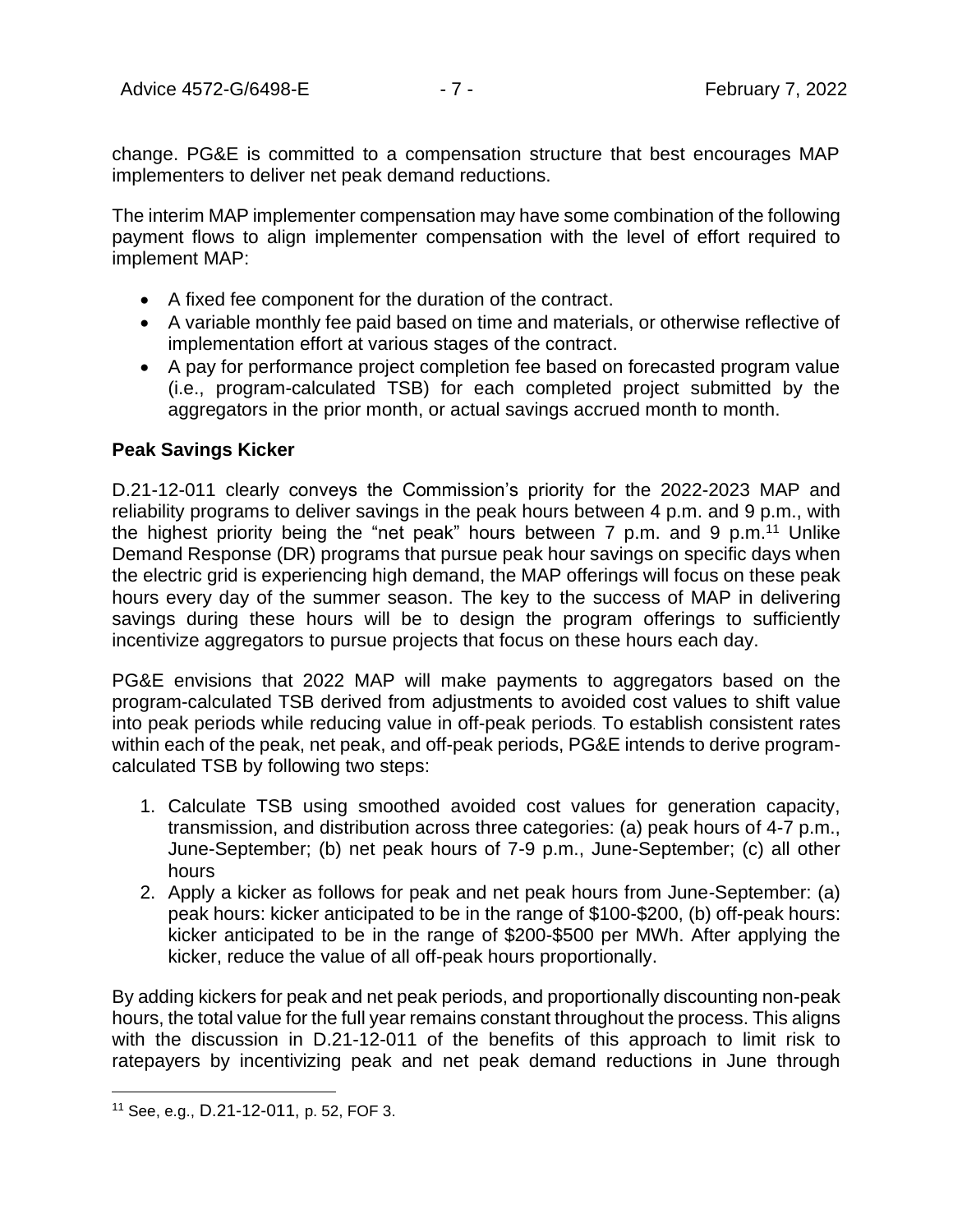September of 2022 and 2023 while limiting spending to Total System Benefit.<sup>12</sup> PG&E will further describe these adiustments the MAP M&V Plan.

Because negotiations are ongoing at the time of this AL, the details of the program incentive structure are not finalized. However, PG&E is exploring program kicker incentive payments in the range of \$100-\$200 for 4-7 p.m., and \$200-\$500 for 7-9 p.m.

## **Program Reporting**

PG&E plans to report incremental savings achieved through the MAP as part of its regular reporting, including summer monthly and annual reports. While exact data processes will not be final until MAP implementation contracts are executed, PG&E envisions including the following kinds of data in its MAP reporting:

- Total program savings (kWh)
- Average peak savings (4-9pm), gross peak savings (4-7pm), net peak (7-9pm) program impact
- Total program TSB value generated (\$) (without adjustments to avoided cost values)
- Total program TSB value generated (\$) (with adjustments to avoided cost values)
- Program payment recommendations for aggregators
- Forecasted peak (4-9pm), gross peak (4-7pm), net peak (7-9pm) savings from both enrolled and installed projects
- Forecasted kWh savings from enrolled projects
- Total budget reserved (from enrolled projects)
- Number of projects enrollments per month
- Number of project installations per month

PG&E will work with the 2022 and 2023 MAP implementers to identify tools or systems that might aid in the speed and detail of reporting for MAP performance and achievements.

In addition, PG&E will provide additional MAP and/or reliability reporting according to the reporting process developed by Energy Division (ED) staff. PG&E will work with ED staff to develop a reporting framework for MAP and/or the summer reliability efforts that provides timely information to the Commission without creating an unnecessary burden on PG&E or the MAP and reliability program implementers.

## **Integration with Other Programs**

## Existing Energy Efficiency Programs

MAP provides a new and unique EE offering that, if designed for success, should attract a vast array of Energy Services companies including PG&E 3P EE implementers. PG&E

<sup>12</sup> D.21-12-011, p. 26.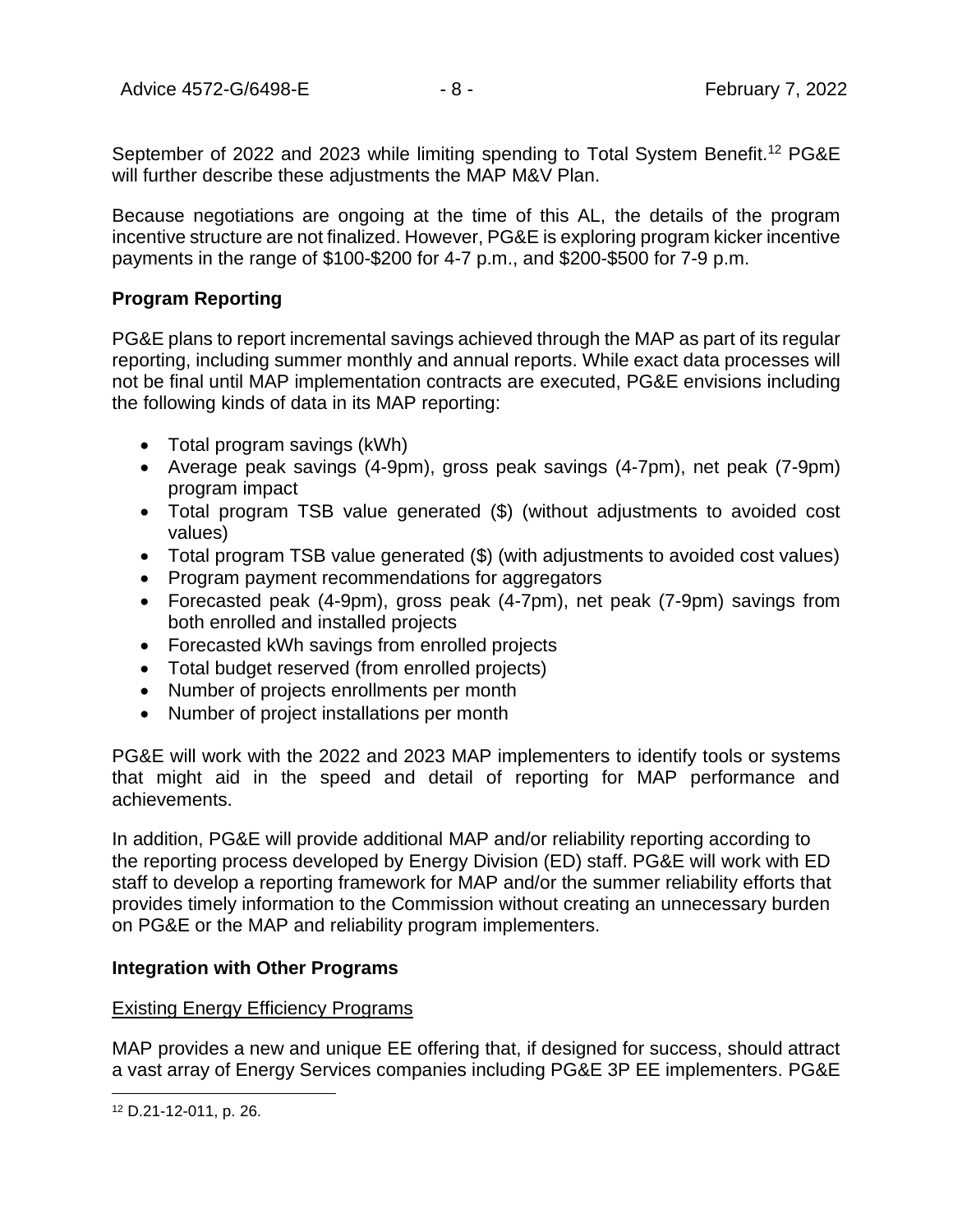is looking for approaches that are most likely to maximize benefit to customers and California's energy grid. A significant imbalance in market signals stemming from aggressive peak kickers in MAP threaten the health of existing EE Portfolio and compromise goal attainment.

PG&E intends to consult with Energy Division staff to explore options that minimize program and portfolio imbalance, which may include:

- Allowing third parties who enroll as aggregators to claim and pay non-peak savings in the existing portfolio from projects PG&E third party implementers, while claiming summer peak savings in MAP. This would require developing a realistic plan to ensure accurate attribution of all financial and savings claims and verify all program requirements (e.g., incrementality) are met.
- Aligning MAP incentives with kickers in existing programs. This option is less efficient and difficult to scale as it would require modifying many individual contracts with third parties with complex compensations structures and diverse program design. This option also limits MAP's ability to set appropriate incentives if price signals must be dampened to ensure parity with existing programs.

## Demand Response Programs

As PG&E plans and implements the 2022-2023 MAP, key considerations are what opportunities and barriers exist to integration of the MAP with other demand-side customer offerings. DR programs and pilots are especially relevant given the shared objectives between the MAP and DR programs of minimizing peak energy consumption, particularly during summer days when grid reliability may be compromised due to short electricity supply. The incorporation of DR into the MAP is an opportunity PG&E has identified as a potential pathway to increase customer participation in demand-side offerings which serves a dual purpose of 1) acquiring more flexible demand to mitigate capacity shortfalls while 2) providing customers DR marketing, education, and outreach, including the financial incentives that come with participation.

For the 2022-2023 MAP, PG&E proposes encouraging non-residential MAP participants to dually enroll with PG&E's Emergency Load Reduction Program (ELRP) pilot<sup>13</sup>. The ELRP is a CPUC ordered DR pilot within the Emergency Reliability OIR Proceeding which provides directly enrolled customers and third-party DR aggregators the opportunity to voluntarily reduce load during times of grid stress and emergency. PG&E believes there are efficiencies and benefits to this integration as opposed to attempting to design any new DR offerings specific for the MAP. PG&E proposes a phased approach.

<sup>&</sup>lt;sup>13</sup> Participants that wish to enroll in the ELRP must meet existing ELRP eligibility and participation requirements as defined in D. 21-12-015.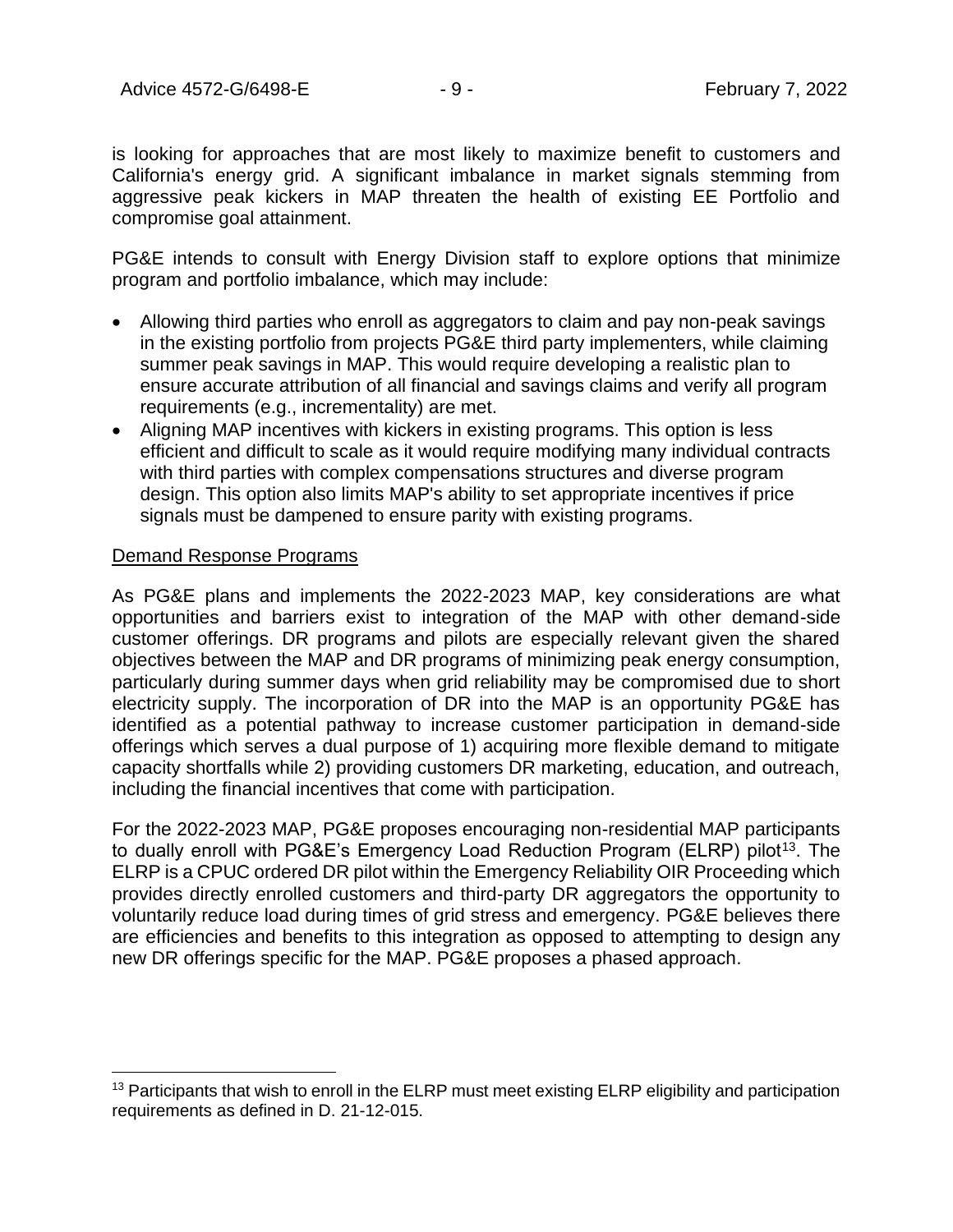Advice 4572-G/6498-E - 10 - 10 - February 7, 2022

The ELRP has two customer enrollment channels – direct enrollment with PG&E and through a DR aggregator.<sup>14</sup>

• 2022 MAP: Promote direct enrollment and participation through the MAP onboarding process to non-residential MAP participants<sup>15</sup>. PG&E will look for ways to coordinate the enrollment flows of both the MAP and the ELRP to streamline the customer enrollment experience.

While PG&E believes in the important role DR aggregators play in increasing the reach and participation of DR, PG&E believes that the direct enrollment pathway will allow for the most streamlined integration in 2022. With the DR aggregator pathway, contractual complexities may arise with the introduction of a new DR aggregator to the customer, in addition to the existing MAP aggregator. Customers would have to seek out a DR aggregator that is participating in the ELRP and agree to the aggregator's services. To address this barrier, PG&E will be coordinating with the MAP aggregators to understand opportunities to encourage MAP aggregators to enroll as an ELRP aggregator.

• 2023 MAP: PG&E would expand the focus from the direct enrollment pathway to include the remaining aggregator pathways based on the learnings from the engagements with the MAP aggregators in 2022.

While integration of MAP and the ELRP is expected to add value in terms of grid savings, as well as customer and aggregator experience, there is a critical question surrounding how to distinguish MAP-savings from those savings that are the result of ELRP events. The ELRP has various baseline methods (e.g., 10-10, 5-10, etc.) used to calculate performance based on the sub-option participant decides to enroll in. Hence, any ELRP performance calculation will only capture incremental reduction attributed to ELRP event and will not incentivize any MAP related activities done by the customer and their thirdparty MAP aggregator. There is, however, the matter of ensuring that the incremental ELRP performance is not counted towards MAP to avoid overpayment and to ensure equitable accounting between EE and DR. To address this, PG&E will engage both MAP and ELRP EM&V teams to observe and evaluate the results of the 2022-2023 MAP and may engage a third-party evaluator to conduct Early M&V. <sup>16</sup> This effort will provide greater insights on how best to pursue future dual participation and stacking of program

<sup>&</sup>lt;sup>14</sup> Enrollment channels are further segregated into sub-groups as defined in D. 21-12-015. The first channel is applicable to sub-groups A.1 and A.3, the second is applicable to sub-groups A.2, A.4 and A.5.

<sup>&</sup>lt;sup>15</sup> This does not exclude DR aggregator participation. While the focus for 2022 will be direct enrollment, DR aggregator enrollment is allowed.

 $16$  Early M&V "seeks to validate key savings assumptions and to better understand how savings are achieved for the purpose of improving programs." See Decision 10-04-029 (April 21, 2010), p. 25.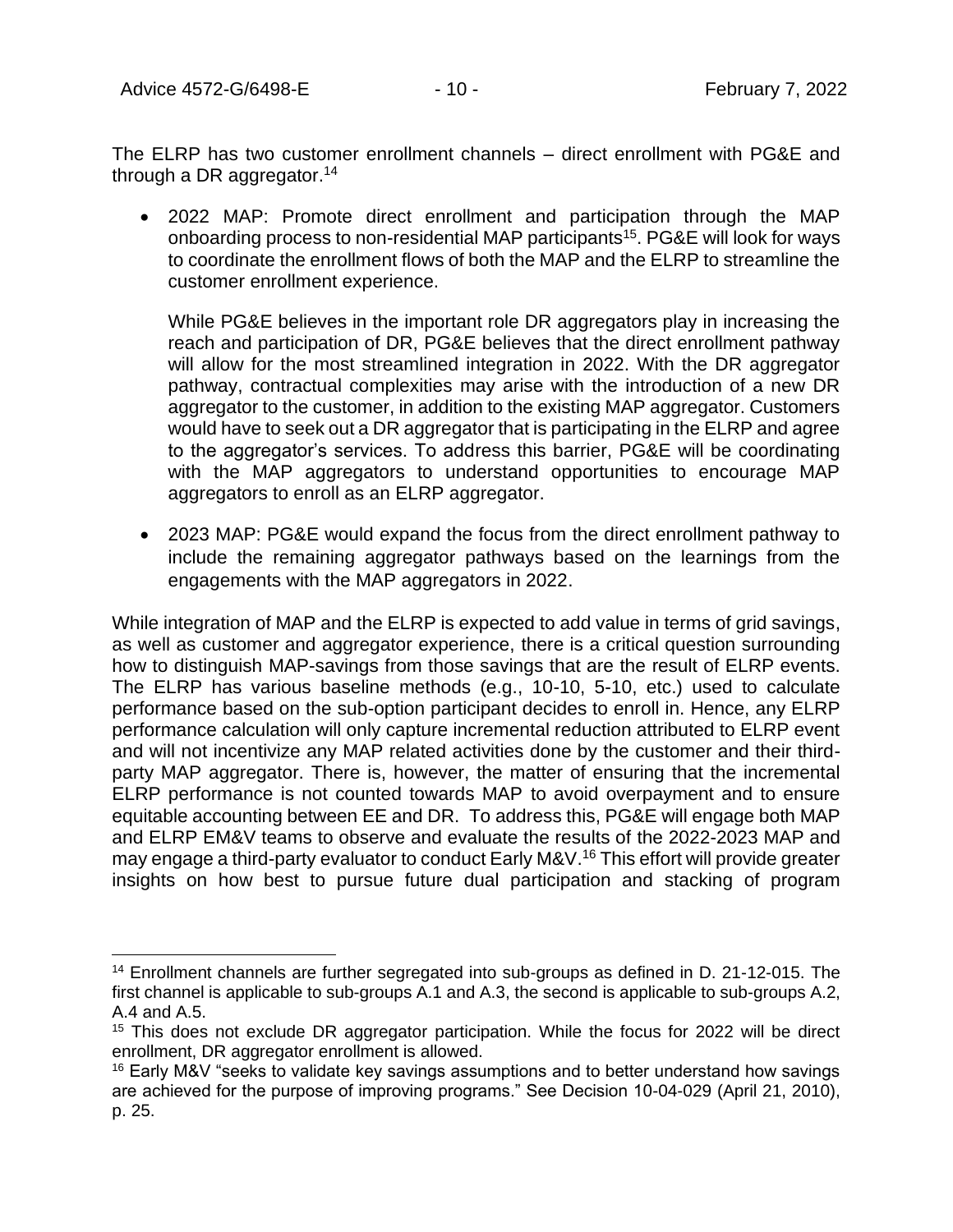incentives between the MAP and the ELRP whose learnings can be expanded broadly across EE and DR.

## **Incremental Savings**

PG&E is invested in the success of MAP while ensuring that its MAP offerings do not undermine its main EE portfolio. MAP's higher incentive levels and lower cost effectiveness threshold could make it more appealing to implementers than existing EE programs. As such, PG&E has been working to set MAP program design and requirements to ensure that projects in MAP are unique and not diverted from the main EE portfolio. To that end, PG&E has identified several strategies that it may implement to ensure that savings resulting from the MAP in 2022 are incremental. In addition, PG&E is hopeful that the competitive solicitation will yield additional strategies.

The actions that PG&E has already identified to ensure that MAP will achieve savings that are incremental to the main EE portfolio include:

- Any active project that has already been submitted to a program in the main EE portfolio will not be eligible for MAP;
- MAP aggregator recruitment efforts will focus on attracting new market participants that don't participate in the main EE portfolio of programs; and
- PG&E will undertake an effort to identify projects that do not fit into the main EE portfolio:
	- o Projects that have already been rejected from the main EE portfolio because of low cost effectiveness; or
	- o Energy saving measures that are not eligible in the main EE portfolio.

PG&E will continue to refine the program requirements in support of incrementality as it continues to develop the 2022 MAP program prior to launch.

## **2022 MAP Launch Strategy**

The window for launching the 2022 MAP in time to provide relief during the summer 2022 peak season is very narrow. PG&E intends to negotiate and execute a contract with the interim MAP implementer(s) as soon as possible following approval of this advice letter to allow them sufficient time to recruit and enroll aggregators into the program and provide aggregators sufficient time to identify and contract with customers and install projects.

To meet this aggressive timeline, PG&E requests that the ED dispose of PG&E's advice letter no later than March 9, 2022. Any delays to the approval of this advice letter, or any substantive changes that require program redesign or renegotiation of the interim MAP implementer(s) contract, will delay the program launch and jeopardize the ability to deliver savings in the summer of 2022.

PG&E will develop the following program launch documents and upload them to CEDARS per the direction provided in D. 21-12-011: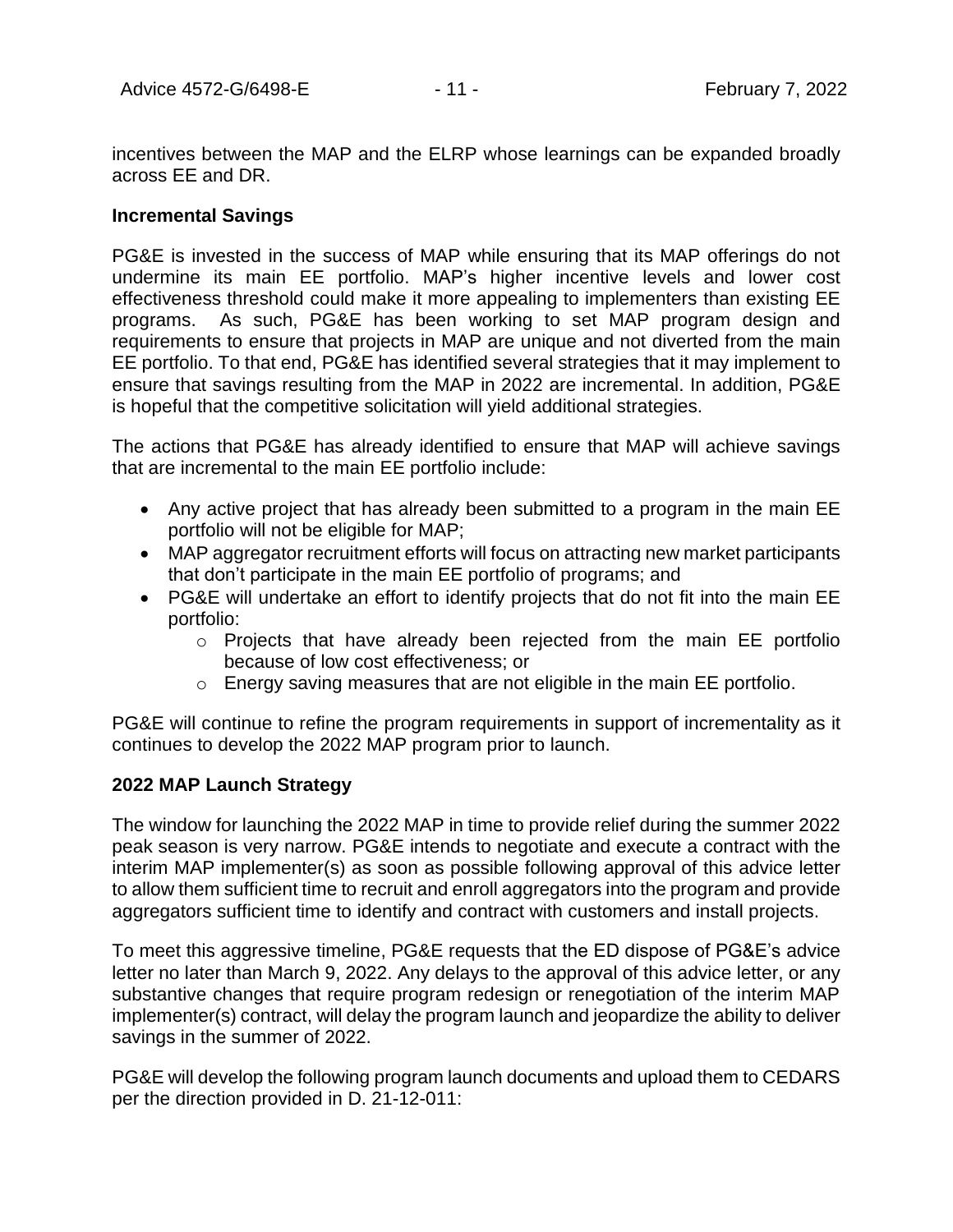- Implementation Plan
- Program Schedule
- Program Manual
- Marketing, Education and Outreach Plan

[Table 44](#page-11-0) lays out the 2022 MAP launch timeline and key milestones to deliver savings during the summer of 2022.

| <b>Month</b>                   | <b>Activity/Milestone for 2022 Interim MAP</b>                           |
|--------------------------------|--------------------------------------------------------------------------|
| February 2022                  | 7- PG&E submits MAP advice letter                                        |
| <b>March 2022</b>              | 9 - Commission approves MAP advice letter within 30 days of submission   |
| April 2022                     | Executed Contract with Interim MAP Implementer(s)                        |
|                                | Interim MAP Implementer(s) begin/conduct aggregator recruitment          |
|                                | Approved aggregators begin outreach to potential MAP customers           |
| May 2022                       | PG&E uploads interim MAP Launch documents to CEDARS                      |
|                                | Aggregators secure commitments from MAP customers                        |
| June-<br>September<br>2022     | Ongoing project enrollment and installation                              |
| November -<br>December<br>2022 | Interim MAP stops accepting customer enrollments after December 31, 2022 |

<span id="page-11-0"></span>

|  | Table 4. 2022 MAP Launch: Anticipated Timeline and Milestones |
|--|---------------------------------------------------------------|
|--|---------------------------------------------------------------|

Concurrent with the 2022 MAP activities, PG&E intends to conduct a competitive solicitation to secure a primary MAP implementer for 2023 and beyond. PG&E intends to conduct the solicitation and complete contracting before the end of 2022 so that program start-up activities and aggregator enrollments can begin on or before January 1, 2023.

# **Protests**

Anyone wishing to protest this submittal may do so by letter sent electronically via E-mail, no later than February 28, 2022, which is 21 days<sup>17</sup> after the date of this submittal. Protests must be submitted to:

> CPUC Energy Division ED Tariff Unit E-mail: EDTariffUnit@cpuc.ca.gov

The protest shall also be electronically sent to PG&E via E-mail at the address shown below on the same date it is electronically delivered to the Commission:

<sup>&</sup>lt;sup>17</sup> The 20-day protest period concludes on a weekend, therefore, PG&E is moving this date to the following business day.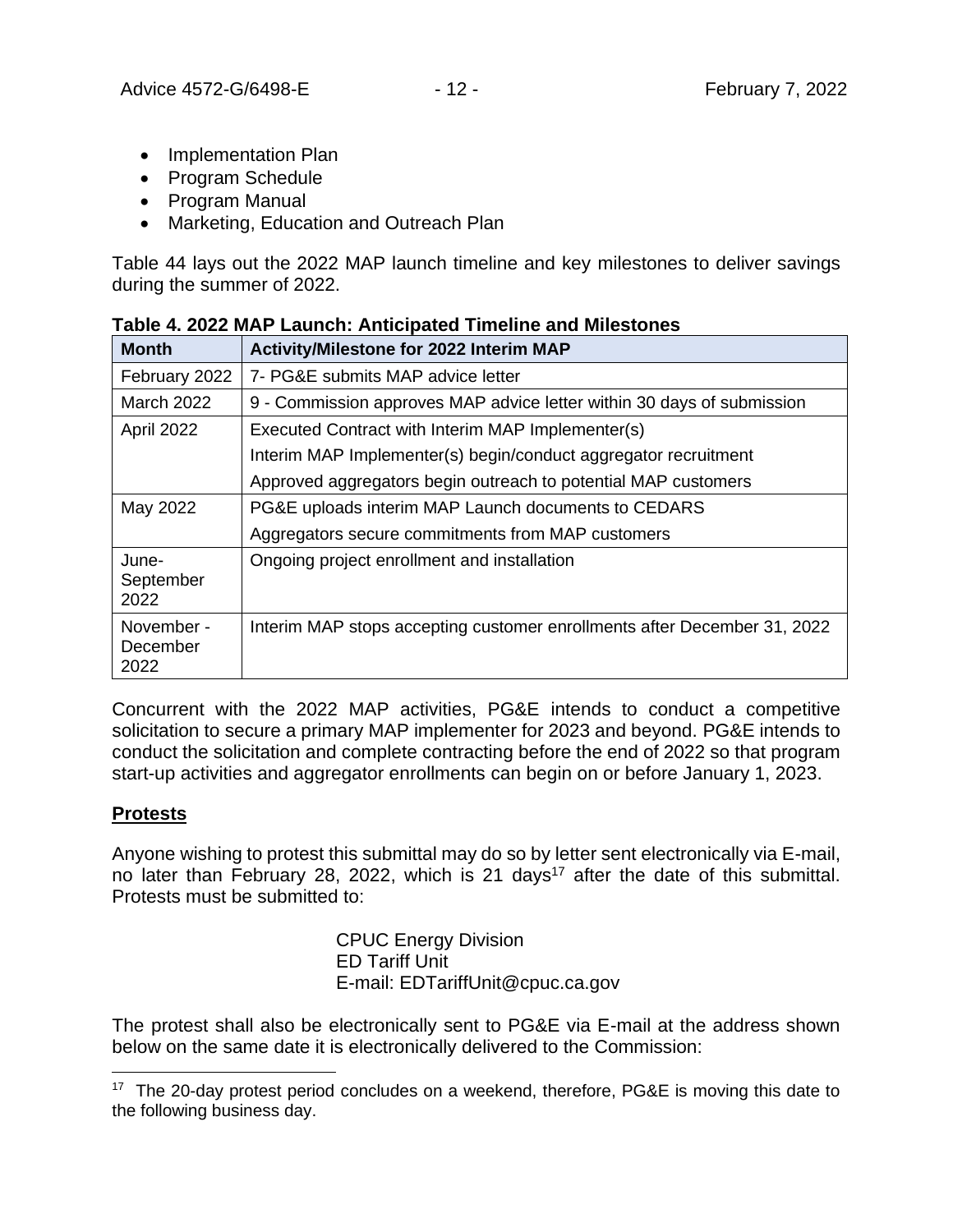Sidney Bob Dietz II Director, Regulatory Relations c/o Megan Lawson E-mail: PGETariffs@pge.com

Any person (including individuals, groups, or organizations) may protest or respond to an advice letter (General Order 96-B, Section 7.4). The protest shall contain the following information: specification of the advice letter protested; grounds for the protest; supporting factual information or legal argument; name and e-mail address of the protestant; and statement that the protest was sent to the utility no later than the day on which the protest was submitted to the reviewing Industry Division (General Order 96-B, Section 3.11).

## **Effective Date**

Pursuant to General Order (GO) 96-B, Rule 5.2, and OP 1 of D.21-12-011, this advice letter is submitted with a Tier 2 designation. PG&E requests that this Tier 2 advice submittal become effective on regular notice, March 9, 2022 which is 30 calendar days after the date of submittal.

## **Notice**

In accordance with General Order 96-B, Section IV, a copy of this advice letter is being sent electronically and via U.S. mail to parties shown on the attached list and the parties on the service list for R.13-11-005. Address changes to the General Order 96-B service list should be directed to PG&E at email address PGETariffs@pge.com. For changes to any other service list, please contact the Commission's Process Office at (415) 703-2021 or at Process\_Office@cpuc.ca.gov. Send all electronic approvals to PGETariffs@pge.com. Advice letter submittals can also be accessed electronically at: http://www.pge.com/tariffs/.

/S/ Sidney Bob Dietz II Director, Regulatory Relations

**Attachments** 

cc: Service List R.13-11-005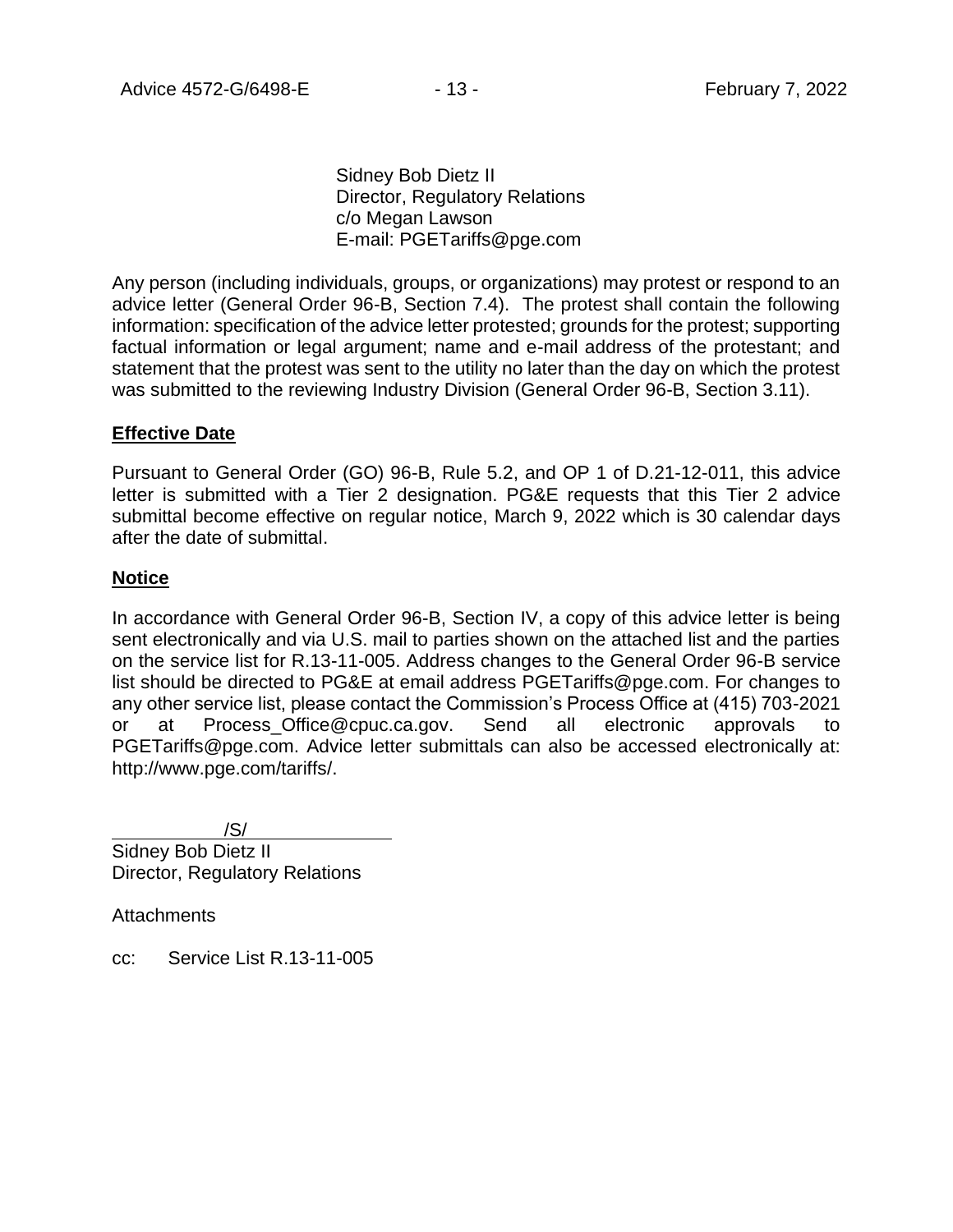**RASHER California Public Utilities Commission** 

# ADVICE LETTER SUMMARY



| <b>ENERGY UTILITY</b>                                                                                                                                                                                                                                                                                                                                                |                                                                                                                                 | COF CALIFO        |  |  |
|----------------------------------------------------------------------------------------------------------------------------------------------------------------------------------------------------------------------------------------------------------------------------------------------------------------------------------------------------------------------|---------------------------------------------------------------------------------------------------------------------------------|-------------------|--|--|
| MUST BE COMPLETED BY UTILITY (Attach additional pages as needed)                                                                                                                                                                                                                                                                                                     |                                                                                                                                 |                   |  |  |
| Company name/CPUC Utility No.: Pacific Gas and Electric Company (ID U39 M)                                                                                                                                                                                                                                                                                           |                                                                                                                                 |                   |  |  |
| Utility type:<br><b>WATER</b><br><b>ELC</b><br>GAS<br>VI<br>PLC<br><b>HEAT</b>                                                                                                                                                                                                                                                                                       | Contact Person: Annie Ho<br>Phone #: (415) 973-8794<br>E-mail: PGETariffs@pge.com<br>E-mail Disposition Notice to: AMHP@pge.com |                   |  |  |
| EXPLANATION OF UTILITY TYPE<br>$GAS = Gas$<br>$ELC = Electric$<br>$WATER = Water$<br>$PLC = Pipeline$<br>$HEAT = Heat$                                                                                                                                                                                                                                               | (Date Submitted / Received Stamp by CPUC)                                                                                       |                   |  |  |
| Advice Letter (AL) #: 4572-G/6498-E                                                                                                                                                                                                                                                                                                                                  | Tier Designation: 2                                                                                                             |                   |  |  |
| Subject of AL: Advice Letter of Pacific Gas and Electric: Summer Reliability Market Access Program 2022-2023<br>Keywords (choose from CPUC listing): Compilance<br>AL Type: $\Box$<br>Monthly $\bigcup$ Quarterly Annual $\bigvee$ One-Time Other:<br>If AL submitted in compliance with a Commission order, indicate relevant Decision/Resolution #:<br>D.21-12-011 |                                                                                                                                 |                   |  |  |
| Does AL replace a withdrawn or rejected AL? If so, identify the prior AL:                                                                                                                                                                                                                                                                                            |                                                                                                                                 |                   |  |  |
| Summarize differences between the AL and the prior withdrawn or rejected AL:                                                                                                                                                                                                                                                                                         |                                                                                                                                 |                   |  |  |
| Confidential treatment requested?<br>Yes                                                                                                                                                                                                                                                                                                                             | $ v $ No                                                                                                                        |                   |  |  |
| If yes, specification of confidential information:<br>Confidential information will be made available to appropriate parties who execute a<br>nondisclosure agreement. Name and contact information to request nondisclosure agreement/<br>access to confidential information:                                                                                       |                                                                                                                                 |                   |  |  |
| Resolution required?<br>Yes<br><b>No</b>                                                                                                                                                                                                                                                                                                                             |                                                                                                                                 |                   |  |  |
| Requested effective date: 3/9/22                                                                                                                                                                                                                                                                                                                                     | No. of tariff sheets: $N/A$                                                                                                     |                   |  |  |
| Estimated system annual revenue effect (%): $N/A$                                                                                                                                                                                                                                                                                                                    |                                                                                                                                 |                   |  |  |
| Estimated system average rate effect $(\%): N/A$                                                                                                                                                                                                                                                                                                                     |                                                                                                                                 |                   |  |  |
| When rates are affected by AL, include attachment in AL showing average rate effects on customer classes<br>(residential, small commercial, large C/I, agricultural, lighting).                                                                                                                                                                                      |                                                                                                                                 |                   |  |  |
| Tariff schedules affected: $N/A$                                                                                                                                                                                                                                                                                                                                     |                                                                                                                                 |                   |  |  |
| Service affected and changes proposed <sup>1:</sup> $N/A$<br>Pending advice letters that revise the same tariff sheets: $N/A$<br><sup>1</sup> Discuss in AL if more space is needed.                                                                                                                                                                                 |                                                                                                                                 | <b>Clear Form</b> |  |  |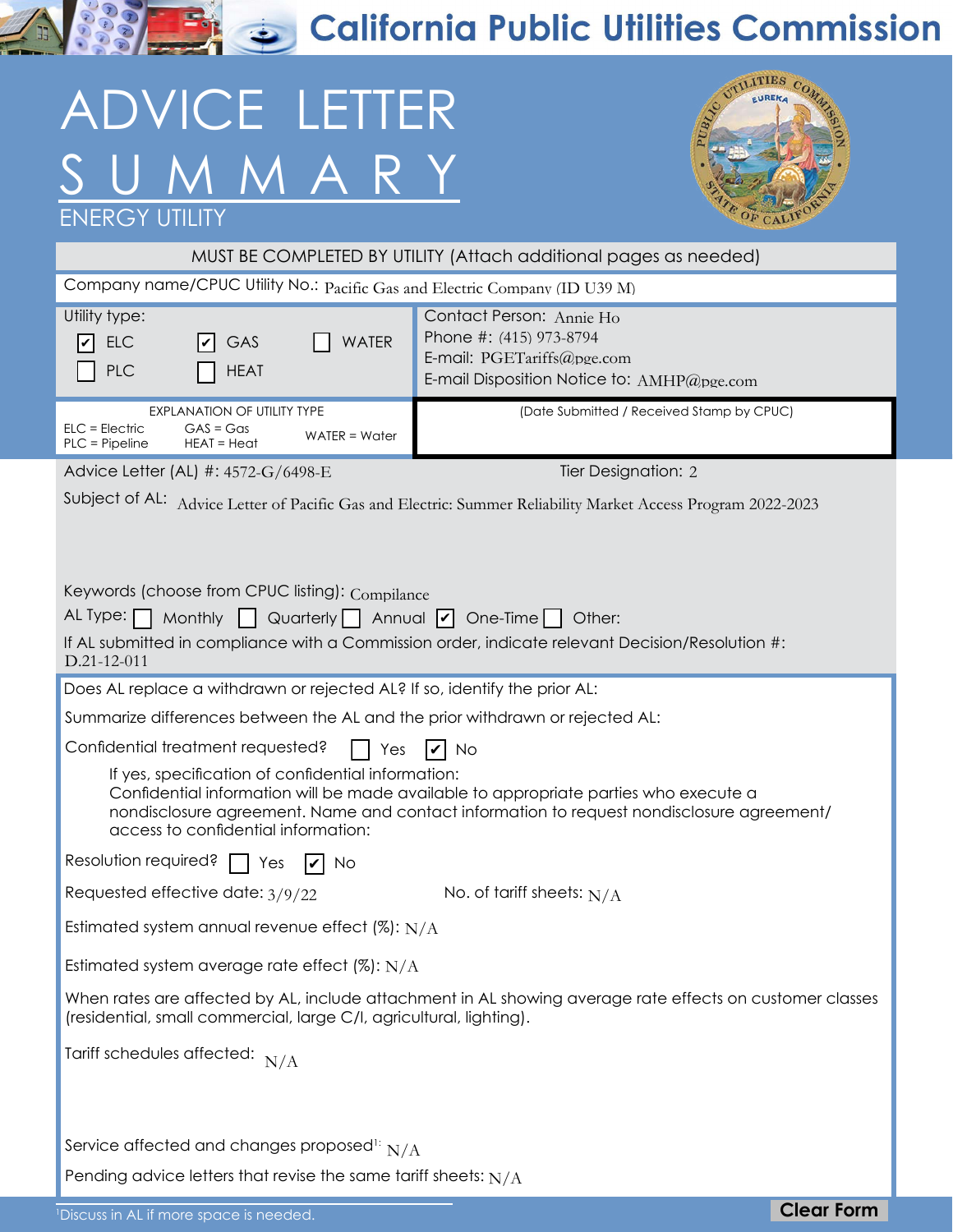**Protests and correspondence regarding this AL are to be sent via email and are due no later than 20 days after the date of this submittal, unless otherwise authorized by the Commission, and shall be sent to:**

California Public Utilities Commission Energy Division Tariff Unit Email: [EDTariffUnit@cpuc.ca.gov](mailto:EDTariffUnit%40cpuc.ca.gov?subject=)

Contact Name: Sidney Bob Dietz II. c/o Megan Lawson Title: Director, Regulatory Relations Utility/Entity Name: Pacific Gas and Electric Company **Clear Form** Pacific Gas and Electric Company (incordination)<br>
Clear Form Pacific Gas and Electric Company<br>
2010 1000 1000-0000 0000-00000 (415)973-2093<br>
PGETariffs@pge.com<br>
PGETariffs@pge.com<br>
Clear Form Pacific Company C

Telephone (xxx) xxx-xxxx: (415)973-2093 Facsimile (xxx) xxx-xxxx: (415)973-3582 Email: PGETariffs@pge.com

Contact Name: Title: Utility/Entity Name:

Telephone (xxx) xxx-xxxx: Facsimile (xxx) xxx-xxxx: Email:

CPUC Energy Division Tariff Unit 505 Van Ness Avenue San Francisco, CA 94102